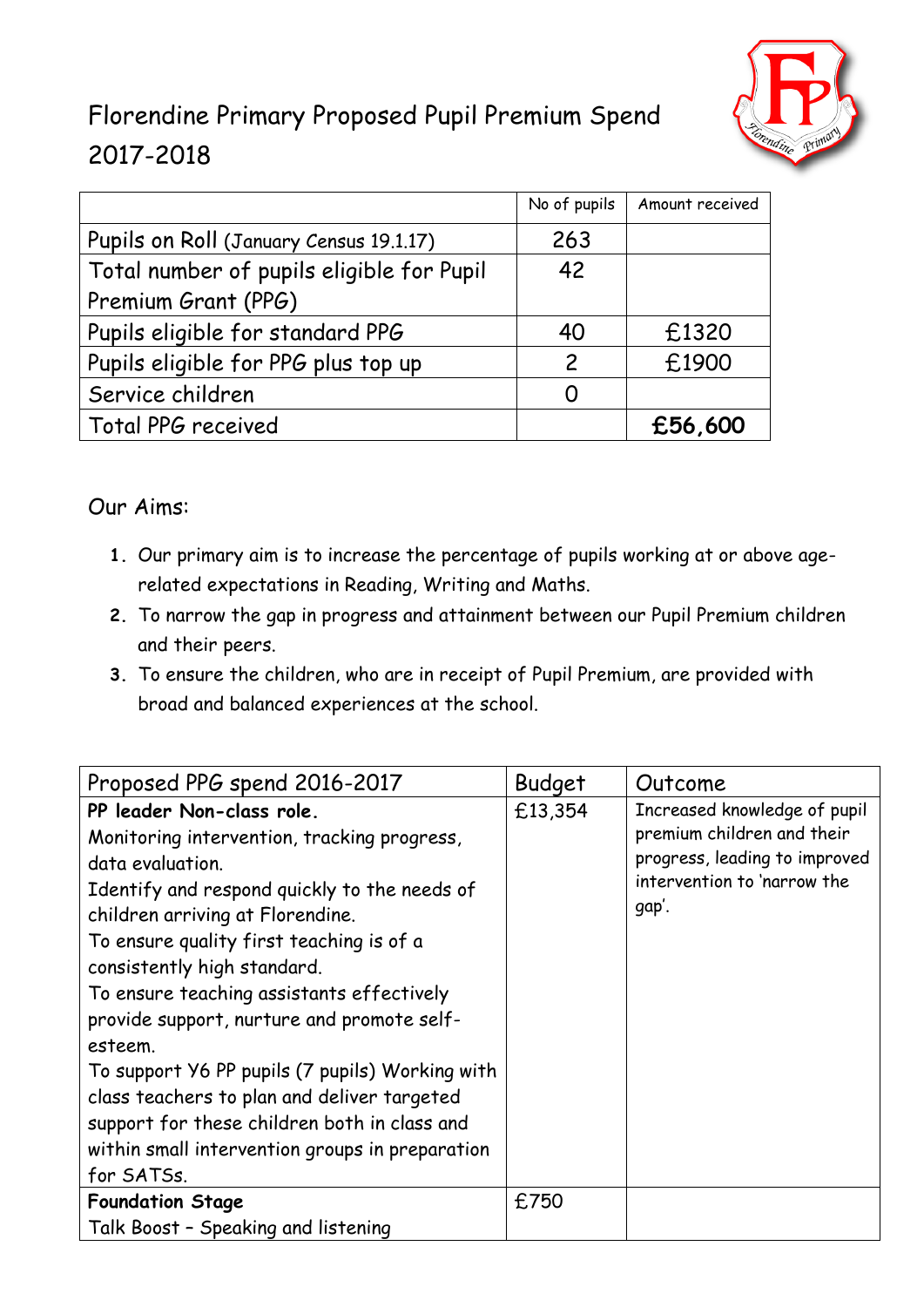| intervention programme.                                           |        |                                         |
|-------------------------------------------------------------------|--------|-----------------------------------------|
| Cost of training and package.                                     |        |                                         |
| <b>Foundation Stage</b>                                           | £2375  | Improved speaking and                   |
| Early Years data shows that Speaking is an                        |        | listening skills, narrowing the         |
| area with a significant gap between                               |        | gap in this area.                       |
| disadvantaged and other pupils.                                   |        |                                         |
|                                                                   |        |                                         |
| TA to provide speaking and listening group for                    |        |                                         |
| targeted PP pupils. 3 X 20 minute session per                     |        |                                         |
| week for 2 groups of children. (Talk Boost)                       |        |                                         |
| <b>Phonics</b>                                                    | £555   | Increased percentage of                 |
| 2016 data shows a significant rise in the                         |        | disadvantaged pupils passing            |
| number of PP disadvantaged pupils passing the                     |        | the phonics check.                      |
| phonics check.                                                    |        |                                         |
| PPG spend will provide intervention during the                    |        |                                         |
| summer term for any children at risk of failing                   |        |                                         |
| the check (following Spring term assessments)                     |        |                                         |
| to ensure the higher pass rate continues. This                    |        |                                         |
| intervention will also include Y2 children that                   |        |                                         |
| did not pass the test.                                            |        |                                         |
| Reading                                                           | £4039  | Improved reading attainment             |
| 2016 data shows KS1 and KS2 attainment for                        |        | to narrow the gap.                      |
| disadvantaged pupils in Reading were below                        |        | Children showing a love for<br>reading. |
| National attainment levels.                                       |        |                                         |
|                                                                   |        |                                         |
| Teaching Assistants will support reading with                     |        |                                         |
| our PP pupils. This includes increased                            |        |                                         |
| opportunities for one-to-one reading and group                    |        |                                         |
| comprehension activities.                                         |        |                                         |
| Writing                                                           | £5000  | Improved writing attainment             |
| 2016 data shows KS1 and KS2 attainment for                        |        | to narrow the gap.                      |
| disadvantaged pupils in writing were below                        |        |                                         |
| National attainment levels.                                       |        |                                         |
|                                                                   |        |                                         |
| Teaching Assistants to lead writing                               |        |                                         |
| intervention groups.                                              |        |                                         |
| LH to provide before and after school<br>intervention.            |        |                                         |
|                                                                   | £2,000 | <b>Improved Writing</b>                 |
| Writing - Talk for Writing                                        |        | attainment, increasing                  |
| Release time for new subject lead to attend                       |        | number of PP children                   |
| training and deliver training to staff.                           |        | working at ARE.                         |
| Resources required.<br>Subject lead to train TA's to use talk for |        |                                         |
|                                                                   |        |                                         |
|                                                                   |        |                                         |